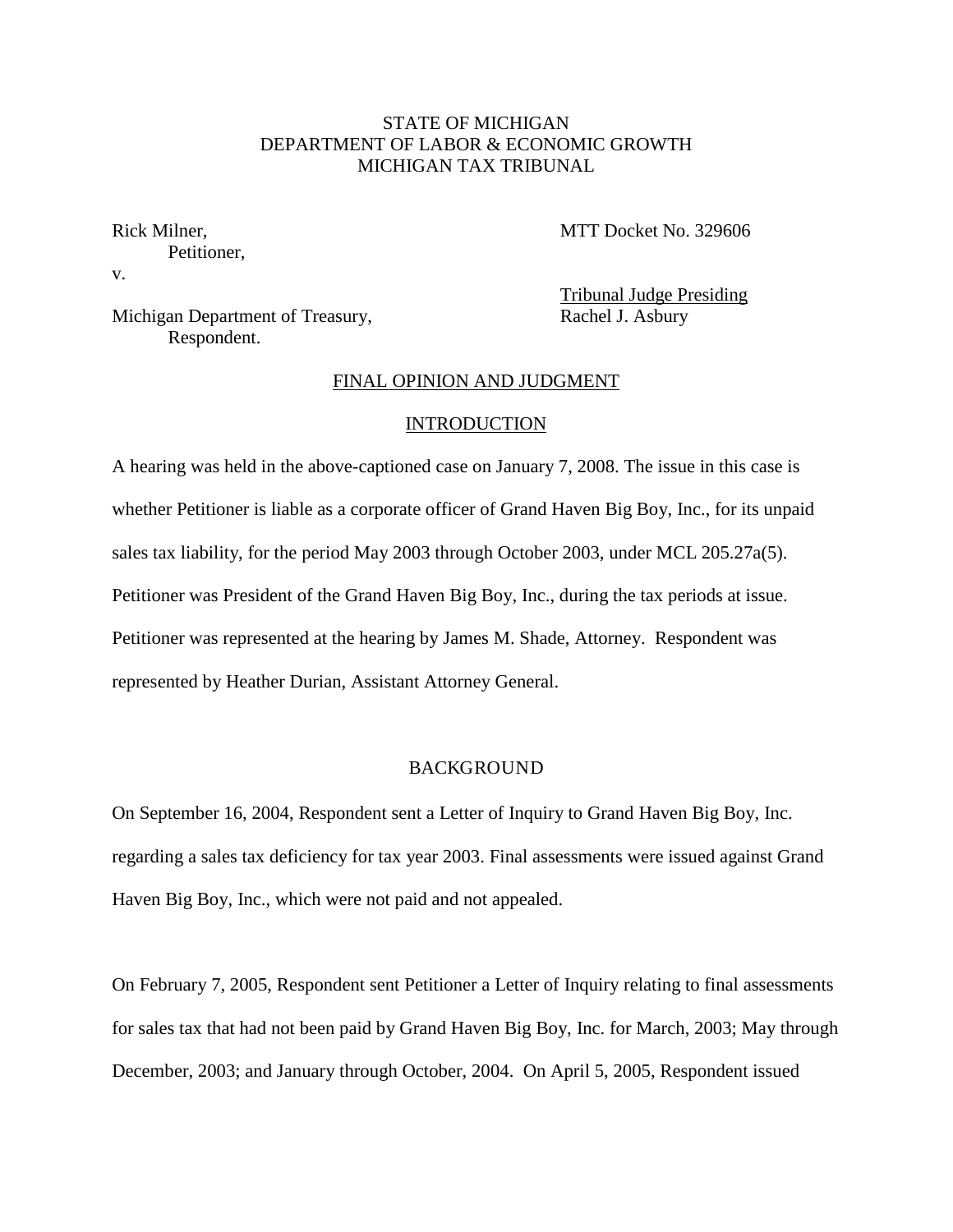MTT Docket No. 329606 Final Opinion and Judgment, Page 2 of 14

Intents to Assess against Petitioner for March, 2003; May through December, 2003; and January through October, 2004. On April 14, 2005, Respondent sent Petitioner a Determination of Corporate Officer Liability for March, 2003; May through June, 2003; and September through October, 2003. On October 9, 2006, Respondent issued Final Assessments against Petitioner for unpaid sales tax for the period May through 2003 and September through October, 2003*.* Petitioner filed a petition with the Michigan Tax Tribunal appealing Respondent's Final Assessments on November 10, 2006. On November 1, 2007, Respondent sent Petitioner a Letter of Inquiry relating to August, 2003, and on December 26, 2007, Respondent issued a Final Assessment against Petitioner for unpaid sales tax for August, 2003.

The tax, interest, and penalties due as assessed by the Michigan Department of Treasury for the sales tax liability of Grand Haven Big Boy, Inc., assessed against Petitioner are:

| Assessment               | Principle  | Penalty    | Interest <sup>1</sup> |
|--------------------------|------------|------------|-----------------------|
| May 2003 - M492753       | \$7,729.71 | \$1,932.42 | accruing              |
| June 2003 - M492754      | \$7,729.71 | \$1,932.42 | accruing              |
| July 2003 - M492755      | \$7,729.71 | \$1,932.42 | accruing              |
| August 2003 - M492756    | \$7,729.71 | \$1,932.42 | accruing              |
| September 2003 - M492757 | \$7,729.71 | \$1,932.42 | accruing              |
| October 2003 - M492758   | \$7,729.71 | \$1,932.42 | accruing              |

<span id="page-1-0"></span><sup>&</sup>lt;sup>1</sup> Interest accruing and to be computed in accordance with §§ 23 and 24 of 1941 PA 122.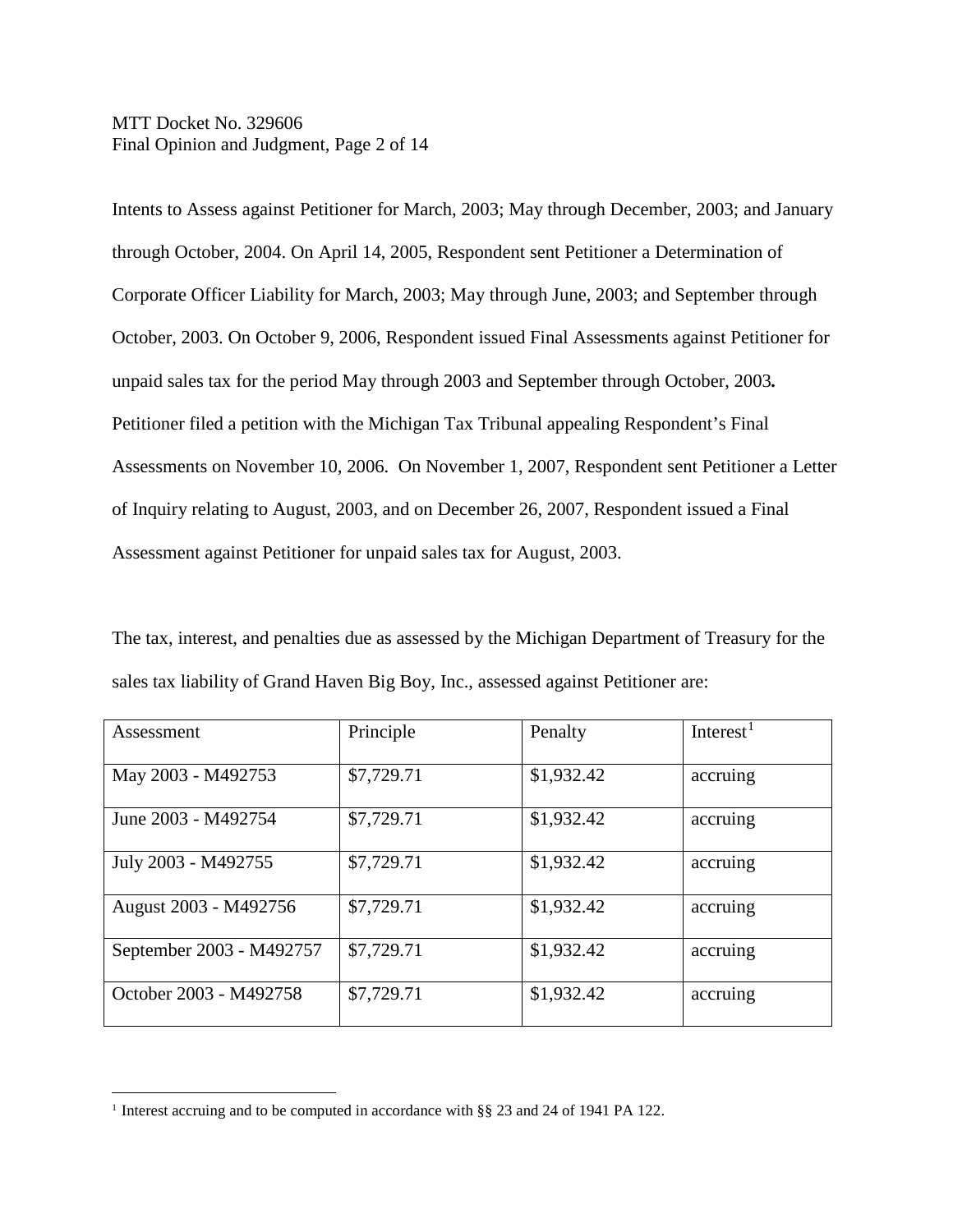MTT Docket No. 329606 Final Opinion and Judgment, Page 3 of 14

The parties in this matter stipulated that Petitioner signed and filed sales tax returns through April, [2](#page-2-0)003, and that Petitioner was liable as a corporate officer for those tax periods.<sup>2</sup> Petitioner contends that he is not liable for sales tax, penalties, and interest levied against the corporation for May, 2003 through October, 2003. Respondent contends that Petitioner is liable as a corporate officer of Grand Haven Big Boy, Inc. for sales tax, penalties, and interest levied against the corporation for May, 2003 through October, 2003 pursuant to MCL 205.27a(5).

# PETITIONER'S CONTENTIONS

Petitioner offered the following exhibits, which were admitted without objection:

- 1. Exhibit P-1: Grand Haven Big Boy, Inc. Articles of Incorporation.
- 2. Exhibit P-2: Grand Haven Big Boy, Inc. Minutes.
- 3. Exhibit P-3: Grand Haven Big Boy, Inc. Bylaws.
- 4. Exhibit P-6: Chemical Bank Documents.
- 5. Exhibit P-7: Grand Haven Big Boy, Inc. 2003 Corporation Information Update.
- 6. Exhibit P-12: Hayes Street II, LLC Articles of Organization.
- 7. Exhibit P-13: Resignation Letter of Rick Milner.
- 8. Exhibit P-15: Michigan Department of Treasury letter of inquiry dated February of 2005.
- 9. Exhibit P-16: Michigan Department of Treasury letter of cancellation dated April 14, 2005.

Petitioner, testifying on his own behalf, indicated that he established Grand Haven Big Boy, Inc.,

<span id="page-2-0"></span> <sup>2</sup> Joint Stipulation of Uncontroverted Facts ¶¶ 5, 9, 25, 26, 27, 32, 33 filed July 3, 2007.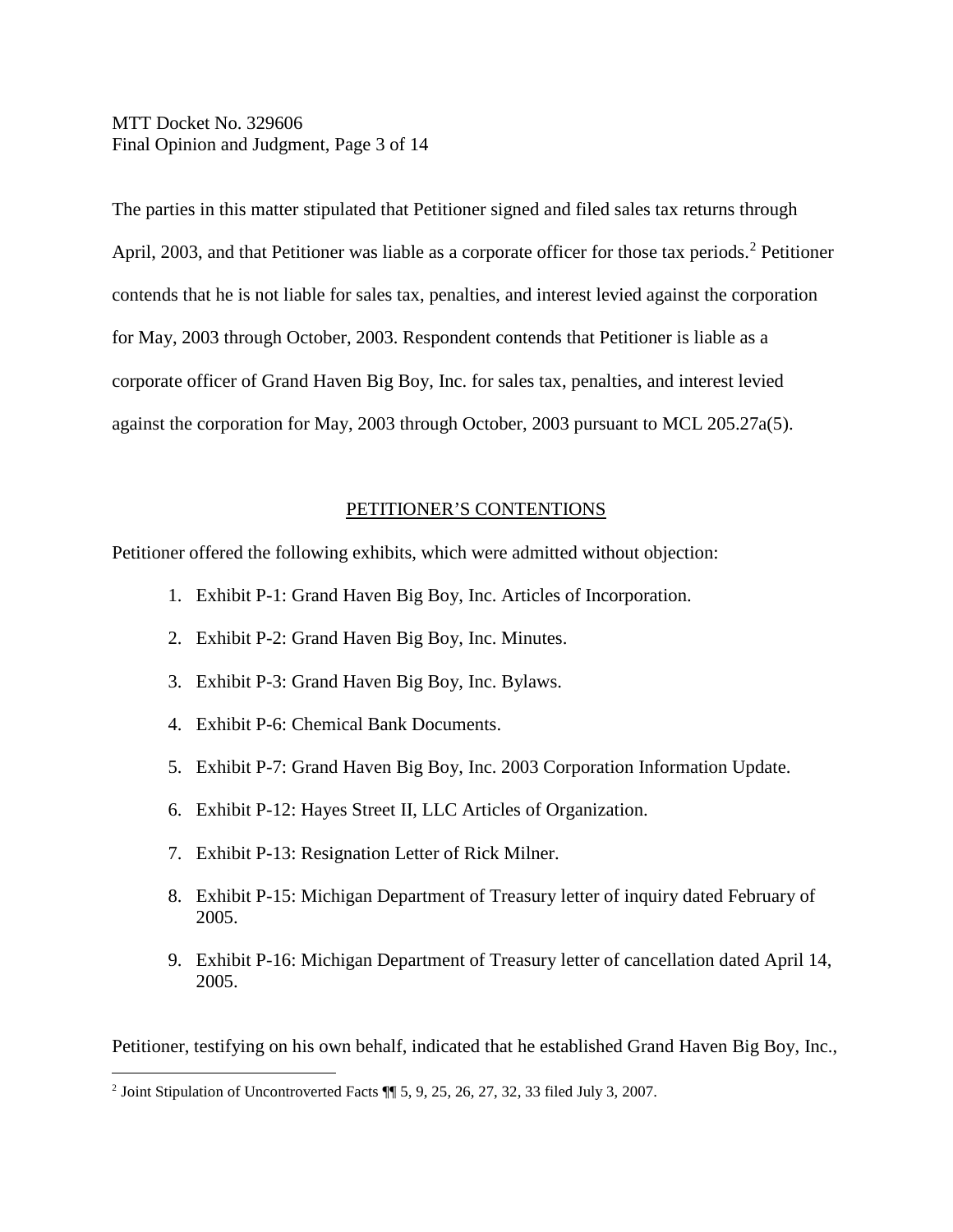MTT Docket No. 329606 Final Opinion and Judgment, Page 4 of 14

of which he was President, and secured a franchise for the Grand Haven Big Boy restaurant. Petitioner was a 60% shareholder in the company and he signed a stock pledge to Mr. Ramzi Karachy for a 40% share in the company. Petitioner contends that although he was technically the President of the corporation, he was not in actuality a corporate officer and that he did not have responsibility for the preparation or payment of taxes. Petitioner asserts that in reality he was only an employee, a manager, at the Grand Haven Big Boy, Inc. establishment.

Petitioner testified that he was not aware that he was the President, he was never elected President, and he only signed as President because he was told to do so.<sup>[3](#page-3-0)</sup> Petitioner stated that he did not sign the corporate bylaws, but rather signed a piece of paper that was subsequently attached to the bylaws. Petitioner also testified that he did not know the company had bylaws, and that he did not even know what bylaws were until after he talked with his attorney. Petitioner contended that all significant business decisions were made by Ramzi Karachy.

Petitioner emphasized that he was simply one of three managers at the restaurant, none of whom prepared the taxes, but any one of whom could write checks to pay the taxes. This was his responsibility as a manager and not as a corporate officer.<sup>[4](#page-3-1)</sup> Petitioner also stated that he never filed the end of year returns or any federal returns.

Petitioner offered the testimony of Gary Vandenberg, owner of the land on which the Grand

<span id="page-3-0"></span><sup>&</sup>lt;sup>3</sup> Transcript p 68, ll 9-11; p 74, ll 12-14; p 76, ll 24-25; p 77, ll 1-9.

<span id="page-3-1"></span> $4$  Transcript p 52, ll 1-8.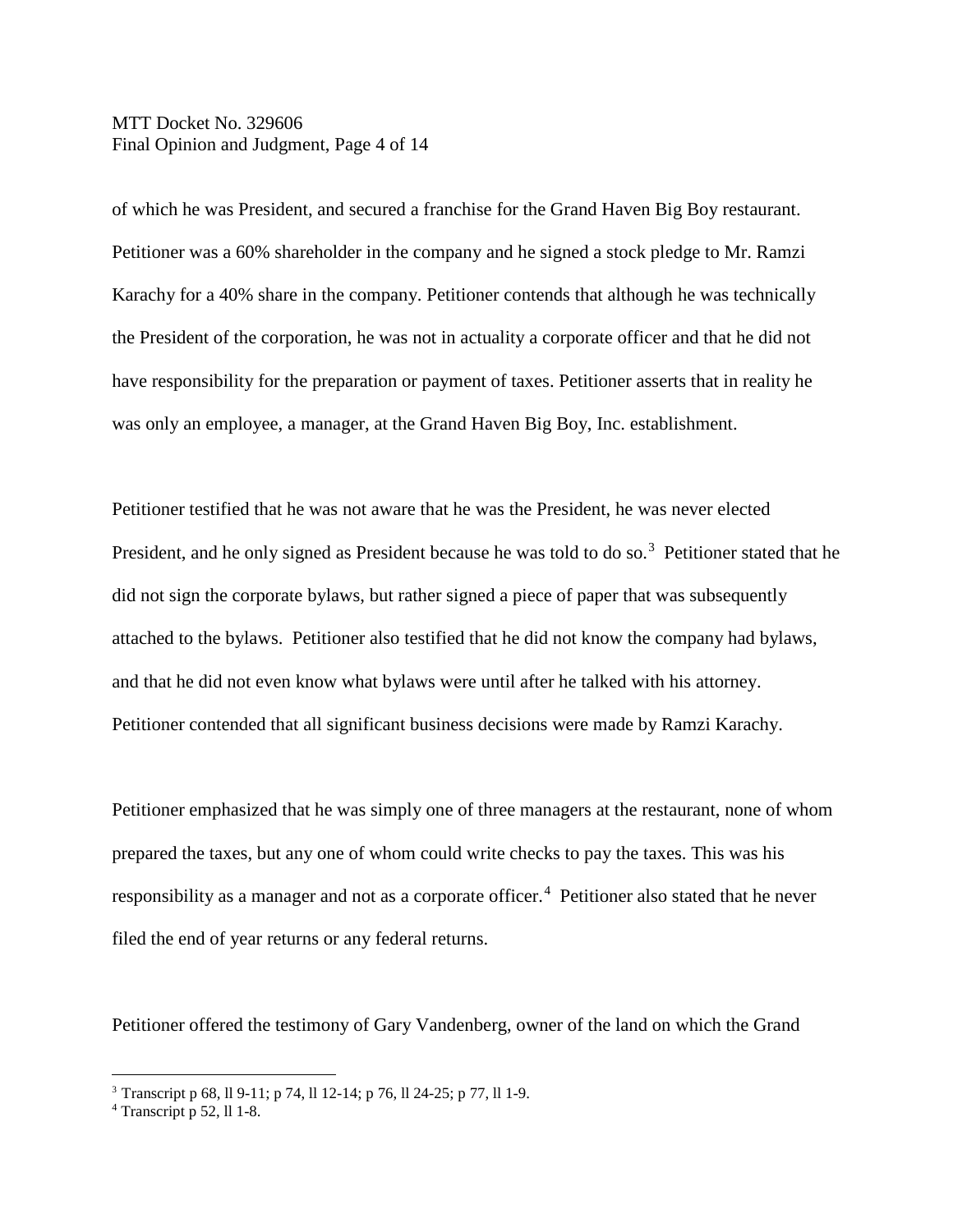MTT Docket No. 329606 Final Opinion and Judgment, Page 5 of 14

Haven Big Boy restaurant is located. Mr. Vandenberg testified that while he was building the restaurant, he mainly dealt with Ramzi Karachy, and that the payments received for the lease came from Ramzi Karachy. Once the restaurant was up and running, Mr. Vandenberg's dealings with Petitioner increased.

Petitioner offered the testimony of Susan Thrash and Clarence Madema, Jr., accountants at Lettinga & Associates. Ms. Thrash and Mr. Madema worked with Mr. Karachy and prepared the monthly tax coupons for Grand Haven Big Boy, Inc. Mr. Madema stated that the year end returns, the coupons, and the financial statements were sent to Mr. Karachy. The Form 941, Employer's Quarterly Federal Tax Return deposit coupons, and monthly sales tax coupons were sent to Petitioner at the store.<sup>[5](#page-4-0)</sup> Mr. Madema didn't know where Petitioner sent them after that.

Petitioner asserted that he was not really a corporate officer, and that even if he was, he did not have control, or supervision of, and was not charged with the responsibility for making tax returns or payments. In support of his position, Petitioner relies on the facts that he did not sign the tax returns for May through October 2003<sup>[6](#page-4-1)</sup>; he officially resigned from the corporation in October,  $2003^7$  $2003^7$ ; and that he effectively resigned on June 6, 2003, when he turned over the checkbook to his co-managers at the Grand Haven Big Boy, Inc. and significantly reduced his hours and physical presence at the Grand Haven Big Boy restaurant.

<span id="page-4-0"></span> <sup>5</sup> Transcript p 132, ll 21-24.

<span id="page-4-1"></span><sup>6</sup> Joint Stipulation of Uncontroverted Facts ¶ 28, filed July 3, 2007.

<span id="page-4-2"></span><sup>7</sup> Joint Stipulation of Uncontroverted Facts ¶ 30, filed July 3, 2007; P-13: Petitioner's resignation letter.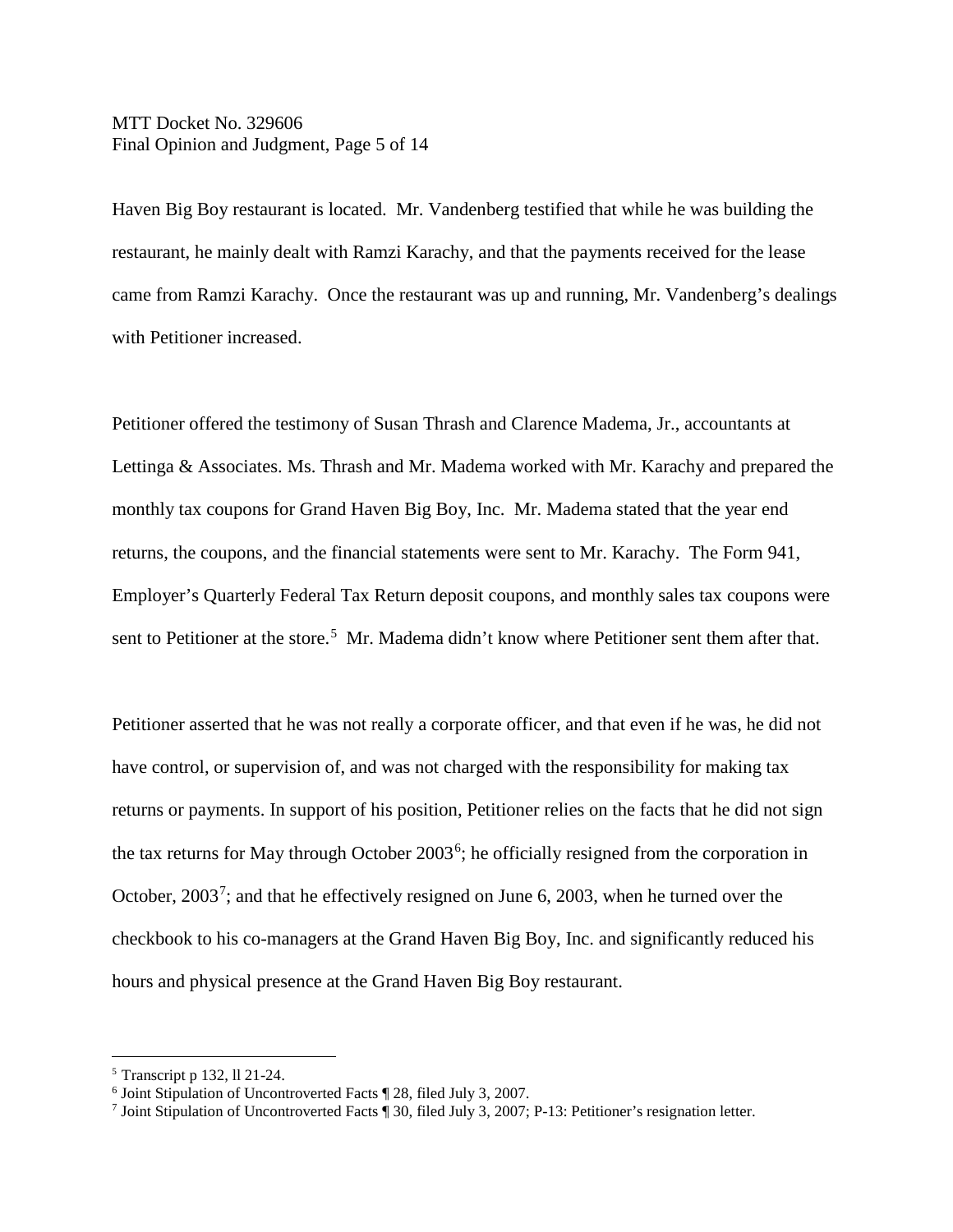MTT Docket No. 329606 Final Opinion and Judgment, Page 6 of 14

### RESPONDENT'S CONTENTIONS

Respondent offered the following exhibits:

- 1. Exhibit R-1: Final Assessment M535644.
- 2. Exhibit R-2: Final Assessment M492753.
- 3. Exhibit R-3: Final Assessment M492754.
- 4. Exhibit R-4: Final Assessment M492755.
- 5. Exhibit R-5: Final Assessment M492757.
- 6. Exhibit R-6: Final Assessment M492758.
- 7. Exhibit R-7: Petitioner Rick Milner's Sworn Deposition taken April 25, 2007 with exhibits.
- 8. Exhibit R-8: 2003 Profit Corporation Information Update.
- 9. Exhibit R-9: Combined Michigan Tax Return for February through March 2003, signed by Petitioner Rick Milner as President of Grand Haven Big Boy, Inc.
- 10. Exhibit R-10: Combined Michigan Tax Return for March through April 2003, signed by Petitioner Rick Milner as President of Grand Haven Big Boy, Inc.
- 11. Exhibit R-11: Combined Michigan Tax Return for April through May 2003, signed by Petitioner Rick Milner as President of Grand Haven Big Boy, Inc.
- 12. Exhibit R-12: Annual Tax Return for 2003 Sales, Use and Withholding, filed on February 28, 2004, signed by an accountant for Grand Haven Big Boy, Inc.
- 13. Exhibit R-13: Letter dated October 8, 2003, copied to James Shade, Gary Vandenberg, Dale Breen, Mike Gibbs and Amy Gray containing Petitioner Rick Milner's signature.
- 14. Exhibit R-14: Check dated March 15, 2003 for payment of February sales tax owed to the State of Michigan on behalf of Grand Haven Big Boy, Inc.
- 15. Exhibit R-15: Check dated April 15, 2003 for payment of March sales tax owed to the State of Michigan on behalf of Grand Haven Big Boy, Inc.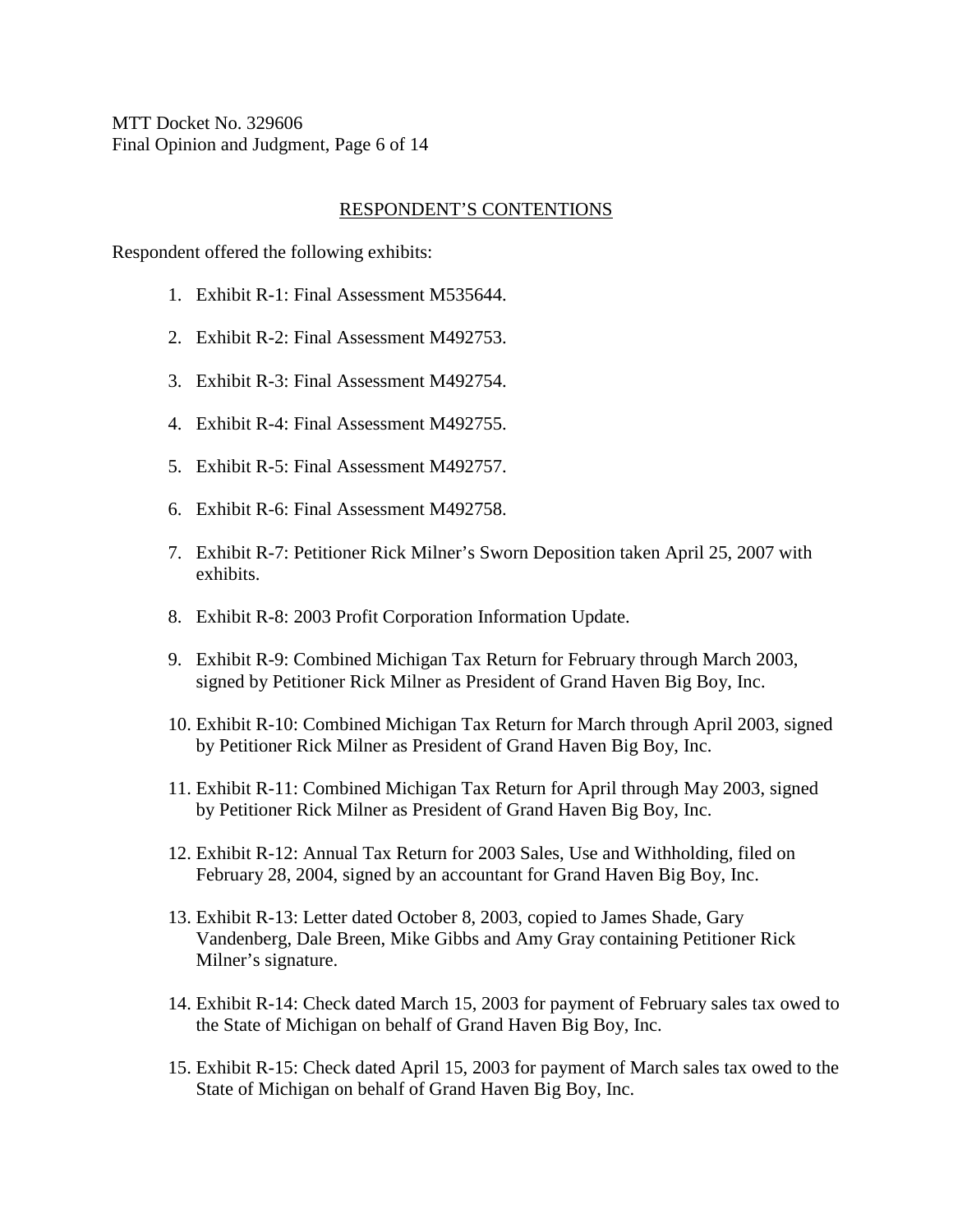- 16. Exhibit R-16: Check dated May 15, 2003 for payment of April sales tax owed to the State of Michigan on behalf of Grand Haven Big Boy, Inc.
- 17. Exhibit R-17: Minutes of First Meeting of Incorporator of Grand Haven Big Boy, Inc.

Respondent offered the testimony of Brian Grumeretz, Department Technician for Respondent. Mr. Grumeretz testified that Respondent issued a letter of inquiry to Petitioner for taxes due for the periods March, 2003 through October, 2004. Respondent determined that Petitioner was not liable for the assessments for January, 2004 through October, 2004 based upon Petitioner's resignation letter and the assessments for periods after October, 2003 were cancelled. Mr. Grumeretz also testified that the August assessment was not mentioned in the determination of corporate officer liability letter, Exhibit P-16, because of a clerical error, but that the intended message of Respondent's letter of inquiry was that Petitioner was not liable for the periods after October, 2003. Based on his initial review of the documents in the file and Petitioner's letter of resignation, Mr. Grumeretz recommended assessment of Petitioner for the tax liability of Grand Haven Big Boy, Inc. through October, 2003. Mr. Grumeretz was asked to review the file prior to the hearing related to the assessment for August 2003. He determined there had been a clerical error, in that August, 2003 should have been included in the final assessment, and requested that one of the support unit individuals issue a final assessment against Petitioner for August, 2003. Mr. Grumeretz testified that he believed that this final assessment was timely issued. Mr. Grumeretz testified that he called Petitioner's counsel, Mr. Shade, to discuss the August assessment. Mr. Shade stated that there wasn't a need for an informal conference. The August assessment could be resolved with the other assessments already pending before the Tribunal.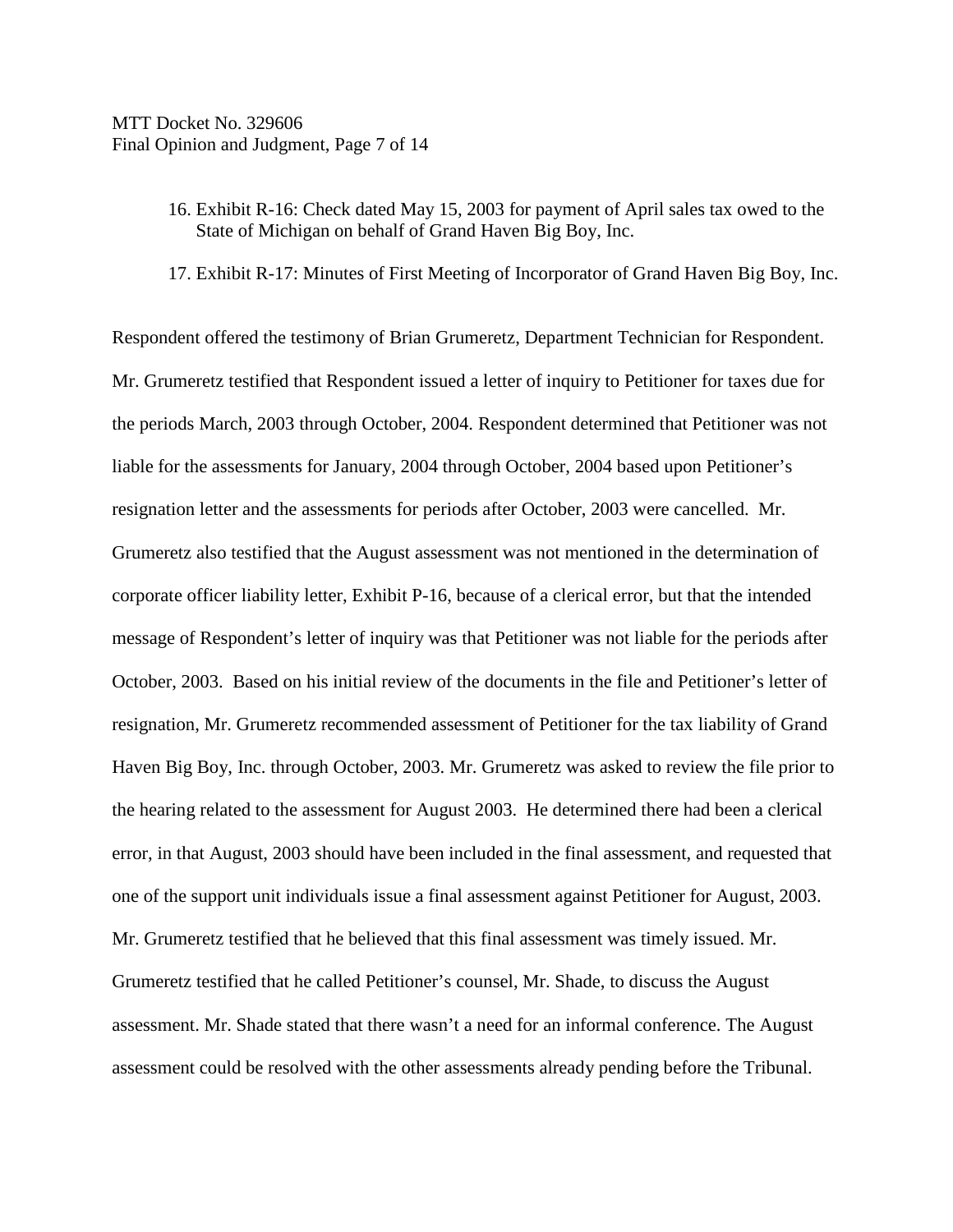# MTT Docket No. 329606 Final Opinion and Judgment, Page 8 of 14

Respondent argued that Petitioner is a corporate officer of Grand Haven Big Boy, Inc. and liable for the unpaid taxes at issue under MCL 205.27a. Respondent offered the following documents with Petitioner's signature:

- 1. February, 2003, SUW return, signed as President of Grand Haven Big Boy, Inc.
- 2. March, 2003, SUW return signed as President of Grand Haven Big Boy, Inc.
- 3. April, 2003, SUW return signed as President of Grand Haven Big Boy, Inc.
- 4. Check drawn on Grand Haven Big Boy, Inc.'s account dated March 15, 2003 for sales tax
- 5. Check drawn on Grand Haven Big Boy, Inc.'s account dated April 15, 2003 for sales tax

Respondent asserted that Petitioner's signature, with the title of President, on these tax returns and checks for payment of taxes is sufficient to establish the required *prima facie* case establishing that Petitioner was a corporate officer with tax specific responsibility.

### FINDINGS OF FACT

Petitioner established Grand Haven Big Boy, Inc., which held the franchise for the Big Boy restaurant in Grand Haven. The Articles of Incorporation filed with the Michigan Department of Labor & Economic Growth on January 3, 2002, list Petitioner as President and Director. Petitioner used the title of President when signing tax returns filed with Respondent. Petitioner testified that he had formed corporations in the past, one of which was for a Big Boy restaurant with his father;<sup>[8](#page-7-0)</sup> had numerous business dealings over several years with Ramzi Karachy; secured the franchise for the restaurant on behalf of Grand Haven Big Boy Inc.; negotiated a

<span id="page-7-0"></span> <sup>8</sup> Joint Stipulation of Uncontroverted Facts ¶¶ 13-16, filed July 3, 2007; Transcript p 36, ll 8-15.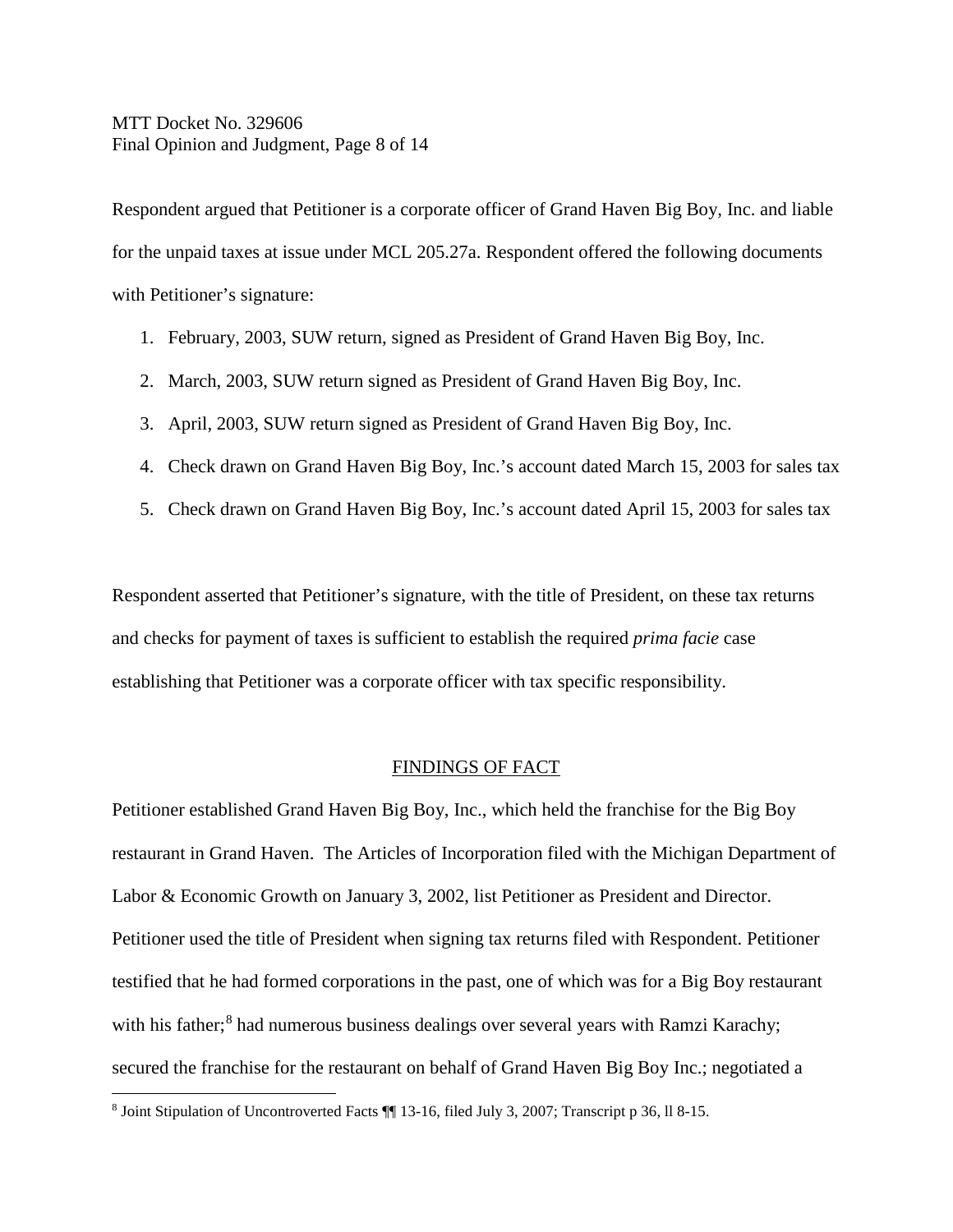MTT Docket No. 329606 Final Opinion and Judgment, Page 9 of 14

stock option agreement as part of the financing for Grand Haven Big Boy, Inc.; and signed the leasing agreements related to the land and building for the Grand Haven restaurant as President of Grand Haven Big Boy, Inc. Based on this testimony, the Tribunal finds that Petitioner had significant business expertise and does not find credible Petitioner's testimony that he was not aware of how a business operated or what a President is.<sup>[9](#page-8-0)</sup>

Petitioner signed Combined Michigan Tax Returns for February though March 2003, for March through April 2003, and for April though May 2003, as President of Grand Haven Big Boy, Inc. on behalf of the corporation. Petitioner was authorized to sign checks for taxes and other corporate checks on behalf of Grand Haven Big Boy, Inc. Petitioner's testimony as to who had check signing responsibility was contradictory. Initially, Petitioner testified that when he reduced his hours at the Grand Haven restaurant and went back to the Greenville restaurant, he handed over the checkbook to the other managers because he thought they could write checks.<sup>[10](#page-8-1)</sup> Subsequently, he testified that when he returned to the Grand Haven Big Boy he took the checkbook to review it. He was aware that the other managers had written checks and did not have check writing authority.<sup>[11](#page-8-2)</sup> Petitioner admitted that he knew by July 2003 that sales taxes were not being remitted by Grand Haven Big Boy, Inc. Petitioner represented Grand Haven Big Boy Inc., as its President, with the Internal Revenue Service and with Respondent on tax related

<span id="page-8-0"></span> <sup>9</sup> Transcript p 45, ll 3-7.

<span id="page-8-1"></span><sup>10</sup> Transcript p 52, ll 1-8, ll 21-23; p 53, ll 19-23; p 54, ll 18-21.

<span id="page-8-2"></span><sup>&</sup>lt;sup>11</sup> Transcript p 94, ll 4-8, p 54, ll 2-13 (although Petitioner testified to the contrary, no evidence was presented to corroborate Petitioner's contentions.).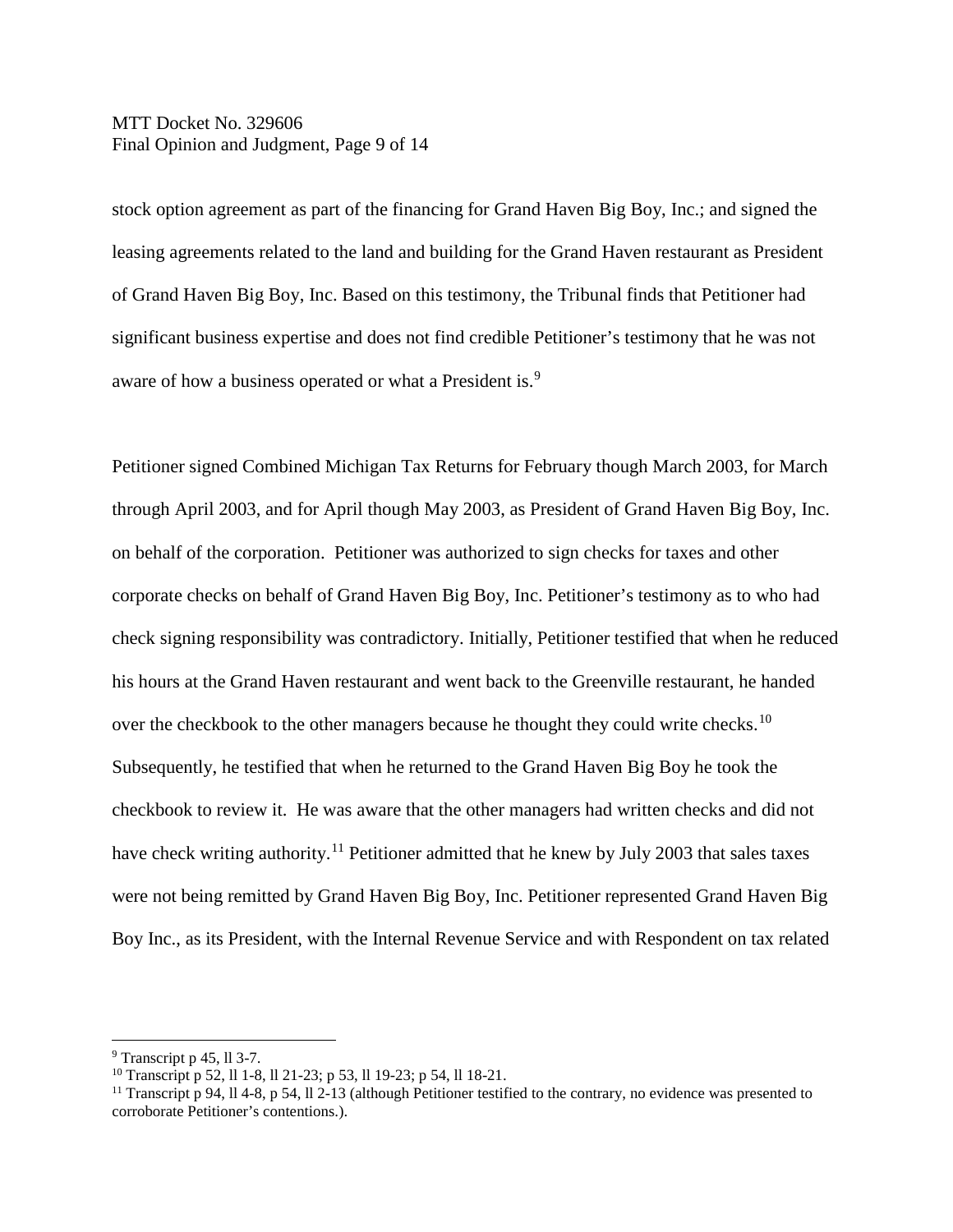MTT Docket No. 329606 Final Opinion and Judgment, Page 10 of 14

issues as late as September 2003.<sup>[12](#page-9-0)</sup>

Petitioner was a corporate officer at Grand Haven Big Boy, Inc. responsible for the preparation of tax returns and payment of taxes during the tax periods at issue. Petitioner was a corporate officer, President, of Grand Haven Big Boy, Inc. from the time of its formation until his resignation on October 8, 2003.

Respondent's initial letter of inquiry included the August 2003 tax period. Respondent issued a final assessment against Petitioner for taxes due for August, 2003. Respondent did not include the August, 2003, assessment in its Determination of Corporate Officer Liability notice. Although Respondent's initial final assessment did not include August 2003, it included the three previous months and two subsequent months and the statement that this "documentation was sufficient to show you are not responsible for the liability remaining after October 2003." Respondent issued a final assessment for that period and the documentation is sufficient to support Respondent's assessment for August, 2003. The Tribunal finds Respondent's argument that Petitioner's agreement to contest that assessment at the Tribunal hearing scheduled within one month of the issuance of the final assessment and not proceed separately with an administrative appeal process "waived any argument" to be without merit. Petitioner has appealed that assessment to the Tribunal and Respondent agreed to the inclusion of that issue within the already scheduled hearing. Respondent's assertion that Petitioner has thus waived his right to appeal is disingenuous at best.

<span id="page-9-0"></span> <sup>12</sup> Transcript p 109, ll 16-25, p 110, ll 1-12.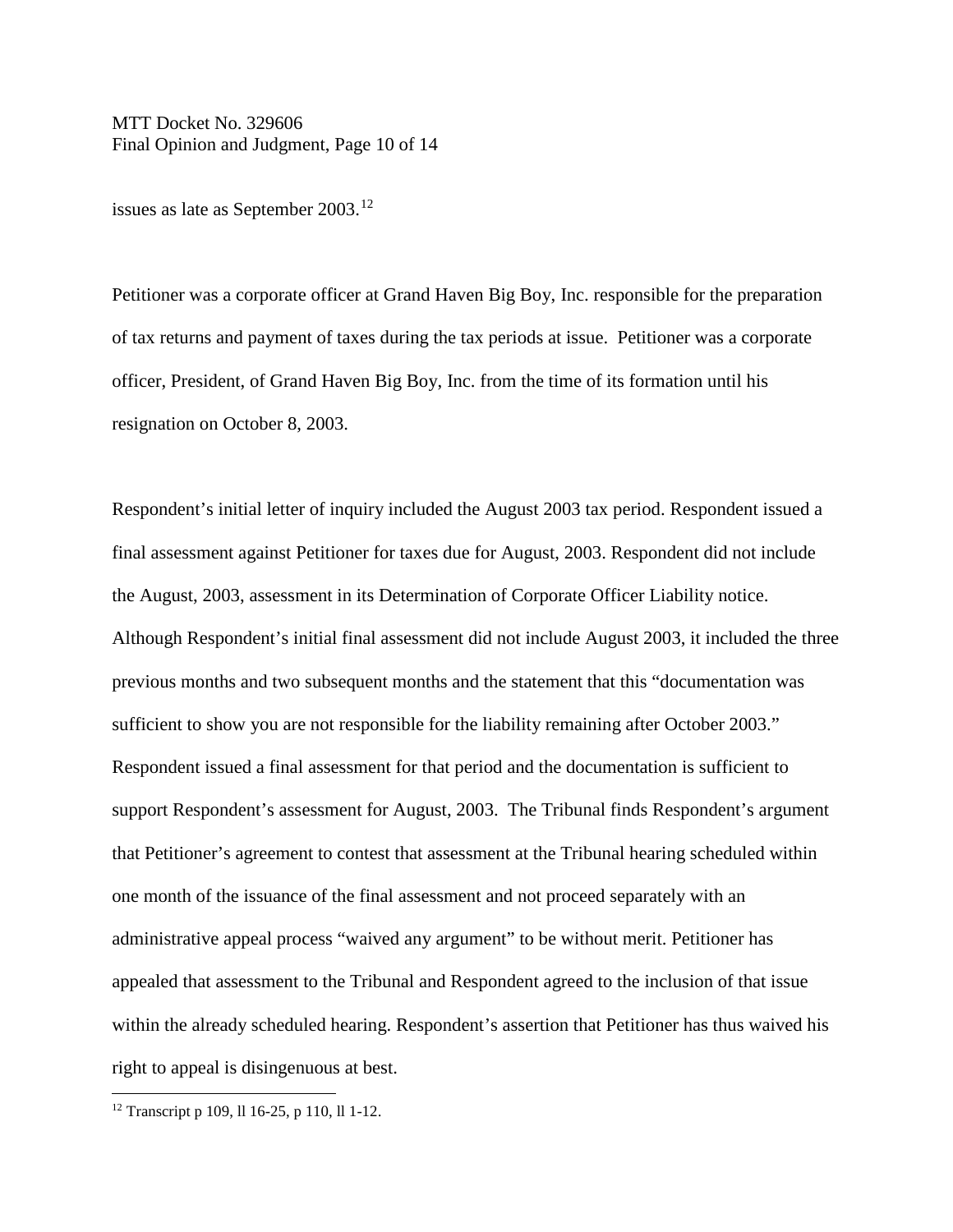MTT Docket No. 329606 Final Opinion and Judgment, Page 11 of 14

# CONCLUSIONS OF LAW

MCL 205.27a(5) provides the standard for determining the liability of a corporate officer for the

tax liability of a corporation:

If a corporation, limited liability company, limited liability partnership, partnership, or limited partnership liable for taxes administered under this act fails for any reason to file the required returns or to pay the tax due, any of its officers, members, managers, or partners who the department determines, based on either an audit or an investigation, have control or supervision of, or responsibility for, making the returns or payments is personally liable for the failure. The signature of any corporate officers, members, managers, or partners on returns or negotiable instruments submitted in payment of taxes is prima facie evidence of their responsibility for making the returns or payments. The dissolution of a corporation, limited liability company, limited liability partnership, partnership, or limited partnership does not discharge an officer's, member's, manager's, or partner's liability for a prior failure of the corporation, limited liability company, limited liability partnership, partnership, or limited partnership to make a return or remit the tax due. The sum due for a liability may be assessed and collected under the related sections of this act.

MCL 205.68(4), section 18(4) of the General Sales Tax Act, grants the Department of Treasury

specific authority to assess based on a sales tax liability and establishes the standard of proof

when appealing an assessment:

If the taxpayer fails to file a return or to maintain or preserve proper records as prescribed in this section, or the department has reason to believe that any records maintained or returns filed are inaccurate or incomplete and that additional taxes are due, the department may assess the amount of the tax due from the taxpayer based on information that is available or that may become available to the department. That assessment is considered prima facie correct for the purpose of this act and the burden of proof of refuting the assessment is upon the taxpayer.

"Prima facie evidence" is defined as "[e]vidence that will establish a fact or sustain a judgment unless contradictory evidence is produced." It is a "rule which does not shut out evidence, but merely declares that certain conduct shall suffice as evidence until the opponent produces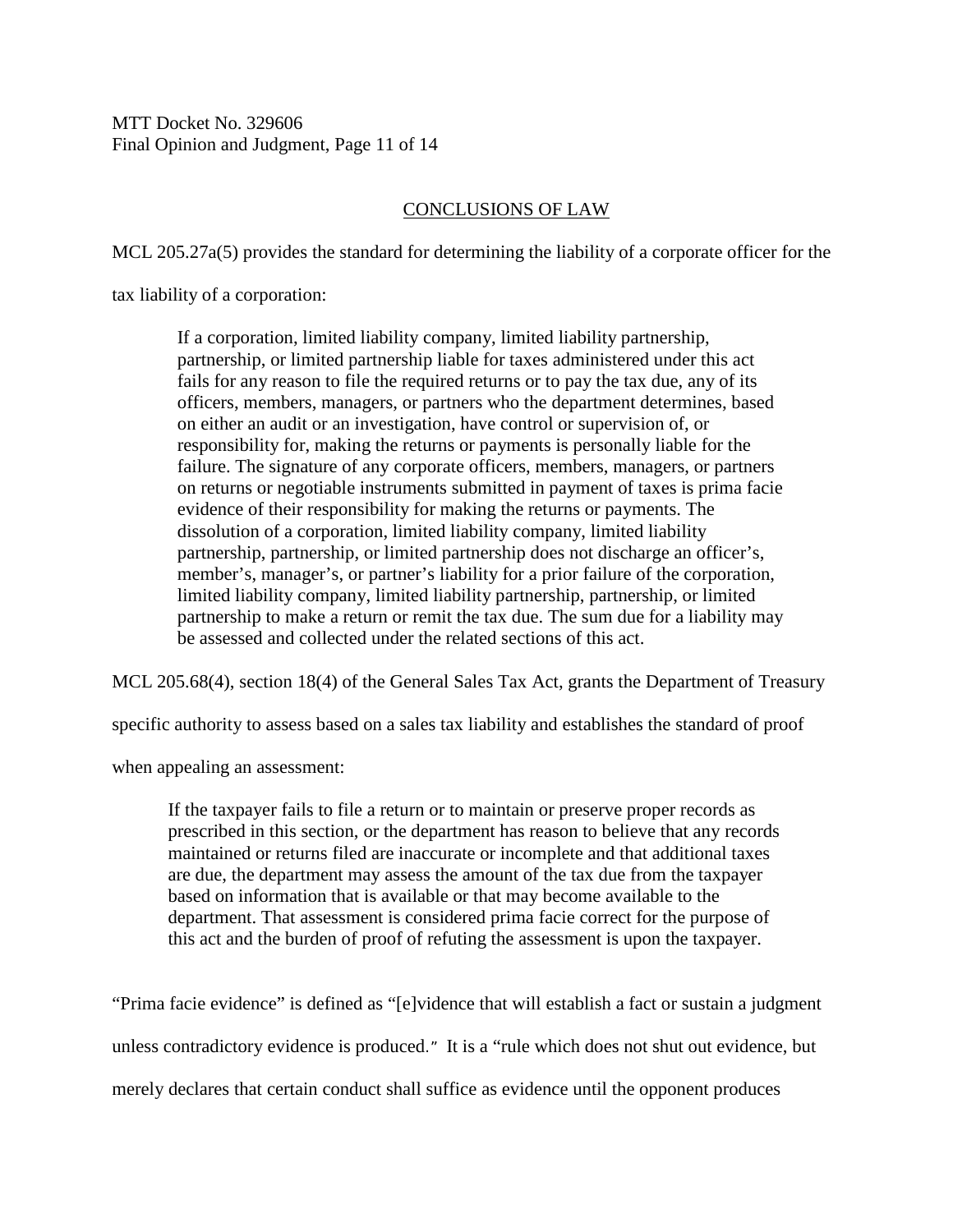MTT Docket No. 329606 Final Opinion and Judgment, Page 12 of 14

contrary evidence." *Black's Law Dictionary*, (8th ed, 2004) p 598.

The statute's signature mechanism establishes a prima facie case of derivative officer liability. Respondent met this initial burden of establishing a prima facie case by demonstrating petitioner was a corporate officer and producing petitioner's signature on a return or negotiable instrument submitted in payment of the corporation's taxes. *Dore v Department of Treasury*, unpublished opinion per curiam of the Court of Appeals, decided June 10, 2003, (Docket No. 238344).

Once the Department of Treasury's *prima facie* case is established, the burden of proof shifts to Petitioner to rebut the presumption that he is responsible for the corporation's failure to pay. *See Drake v Michigan Dept of Treasury*, MTT Docket No 204601 (1995). Petitioner must produce evidence sufficient to convince the Tribunal that the nonexistence of the presumed fact is more probable than its existence. *Wildmayer v Leonard*, 422 Mich 280, 287 (1985). Competent, material and substantial evidence that Petitioner had tax specific duties must be weighed against the rebutting evidence.

In the instant case, Petitioner signed tax returns and checks for payment of taxes, which establishes, prima facie, his liability. Petitioner must rebut the presumption of liability by demonstrating that despite these facts, he should not be liable. See *Sobol v Michigan Department of Treasury*, MTT Docket No.190108 (1996). "The fact that other persons may also have been in charge of making the return or paying the tax is no defense to Petitioner's liability. MCL 205.27(a) clearly states that 'ANY of its officers having control or supervision of, or charged with the responsibility for, making the returns or payments is personally liable for the failure." *Cygan v Michigan Department of Treasury*, MTT Docket No. 135626 (1996). (emphasis added)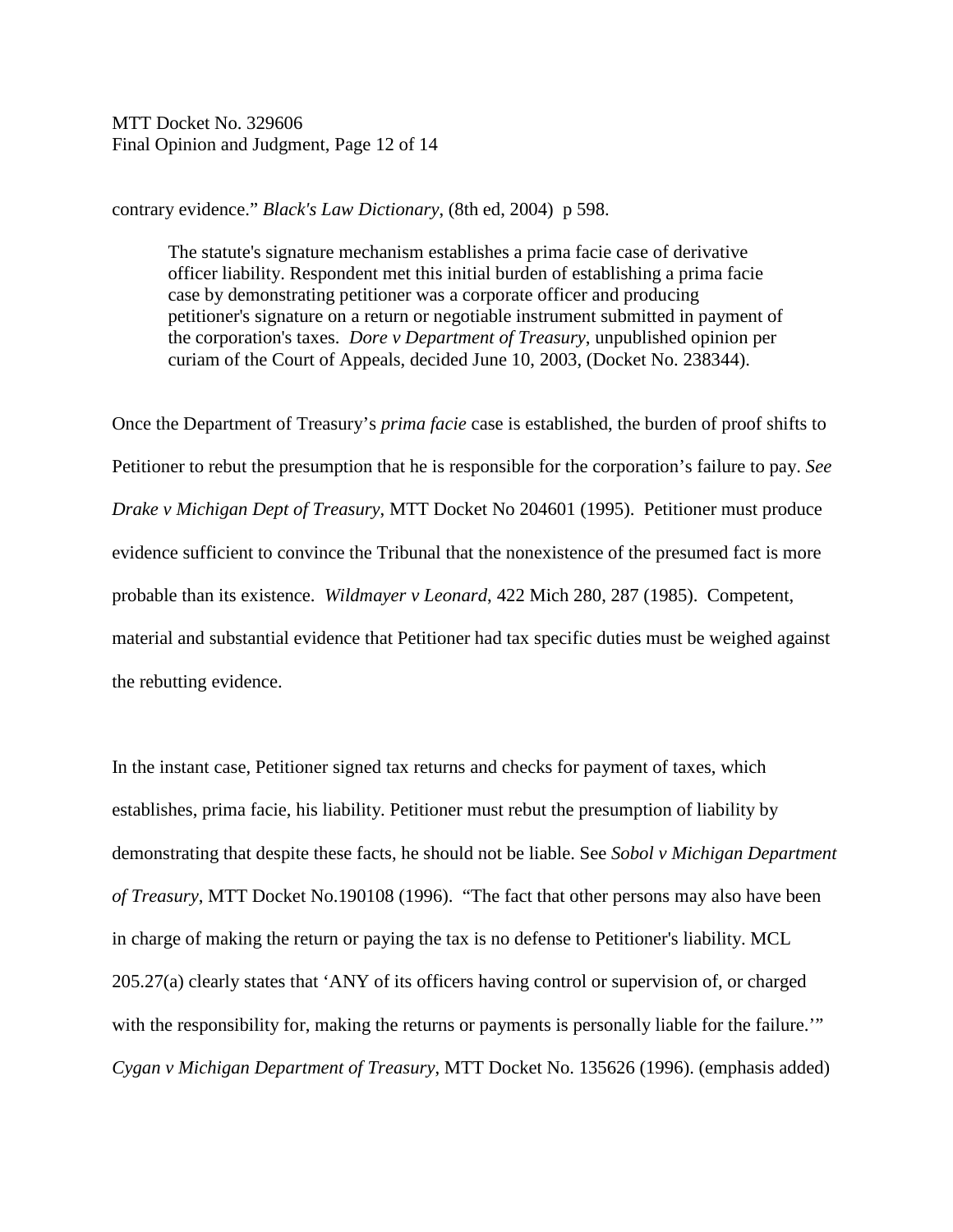MTT Docket No. 329606 Final Opinion and Judgment, Page 13 of 14

Petitioner first asks the Tribunal to look at the totality of the circumstances to find that he was not an officer of this corporation in the true sense of the term. Petitioner argued that he was not an officer in the "true sense of the term, full sense of responsibilities that goes with that."<sup>13</sup> However, the lack of formality and inefficient handling of business and legal affairs or the delegation of tax-related responsibility to other individuals does not eliminate the responsibility of a corporate officer.

Petitioner also argues that once he turned over the checkbook to the restaurant's co-managers and reduced his work hours to one day per week, he no longer had control over, or supervision of the making of returns or payment of taxes. Petitioner did not offer evidence to prove that his status as a corporate officer or his responsibilities for the corporation changed at any time during the relevant tax periods. Petitioner testified that there were three individuals on the signing card for the corporate bank account, himself, Ramzi Karachy, and Dale Breen. Petitioner admitted that he knew that the other managers were not on the signature authorization card. Petitioner had actual knowledge that the other managers were unable to sign checks, contrary to his testimony.

Given the facts presented, the Tribunal finds that Petitioner was a corporate officer who had control or supervision of, or responsibility for making the returns or payments. The Tribunal further finds that Petitioner is personally liable for the failure of Grand Haven Big Boy, Inc. to make the sales tax payments for May, 2003 through September, 2003. Petitioner resigned on October 8, 2003, and is not responsible for the sales tax liability for October, 2003, which would

<span id="page-12-0"></span> <sup>13</sup> Transcript p 14, ll 3-4.